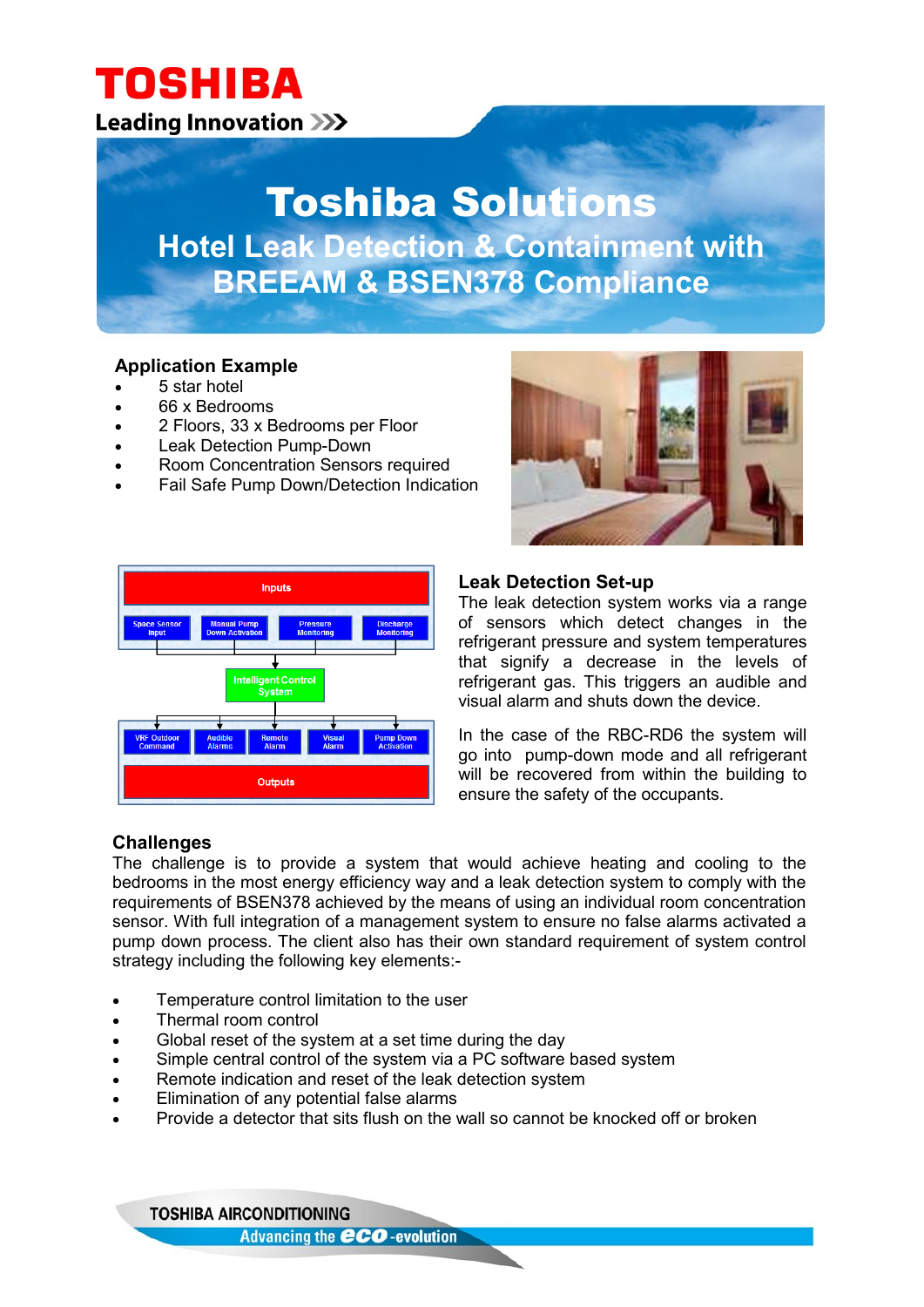# **TOSHIBA**

### **Leading Innovation >>>**

## Toshiba Solutions **Hotel Leak Detection & Containment with**

### **BREEAM & BSEN378 Compliance**

### **Solution**

- 4 x 16HP SHRMi VRF 3 pipe systems (2 per Floor)
- 66 x RBC-RD3 Room Concentration Sensors
- 4 x RBC-RD6 Leak Detection & Pump Down Controls
- 1 x RBC-WP1 (Windows Interactive Controls Software)
- 3 x TCB-IFLN642TLE (Software Interfaces)
- 1 x RBC-AIP2 (Remote Alarm & RD6 Reset)



Screenshots of customised graphics from the WP1

### **RBC-WP1**

This provides the ability for the hotel to centrally monitor and control the VRF systems feeding the bedrooms, enabling the following to be achieved:-

- Visual indication of individual room status
- Adjustment of system set points
- Global reset of operating temperatures
- Audible & visual alarm in the event of leak detection activation
- Remote RD6 Leak Detection reset from RBC-WP1 Software
- 3 Levels of administration entry rights to the software.

**Level 1 –** Monitoring all areas only with no ability to change operating functions

**Level 2 -** View all areas & enable changes to be made to operating functions

**Level 3 –** Administration or engineering access level – Full ability to monitor,

change & see recorded data regarding the performance of the system

### **Peace of Mind Monitoring:**

In addition to the WP1 software Toshiba have also provided a means of identifying that there has been a leak on the system even in the event of the managing PC being turned off. This is achieved by the use of an RBC-AIP2 remote indication of alarm & reset panel. The panel enables a remote alarm to be raised at a supervisory level in the event of the RD6 pump-down being activated as a result of a refrigerant leak, this is in line with the requirements of BSEN378 2012.

**TOSHIBA AIRCONDITIONING Advancing the CCO-evolution**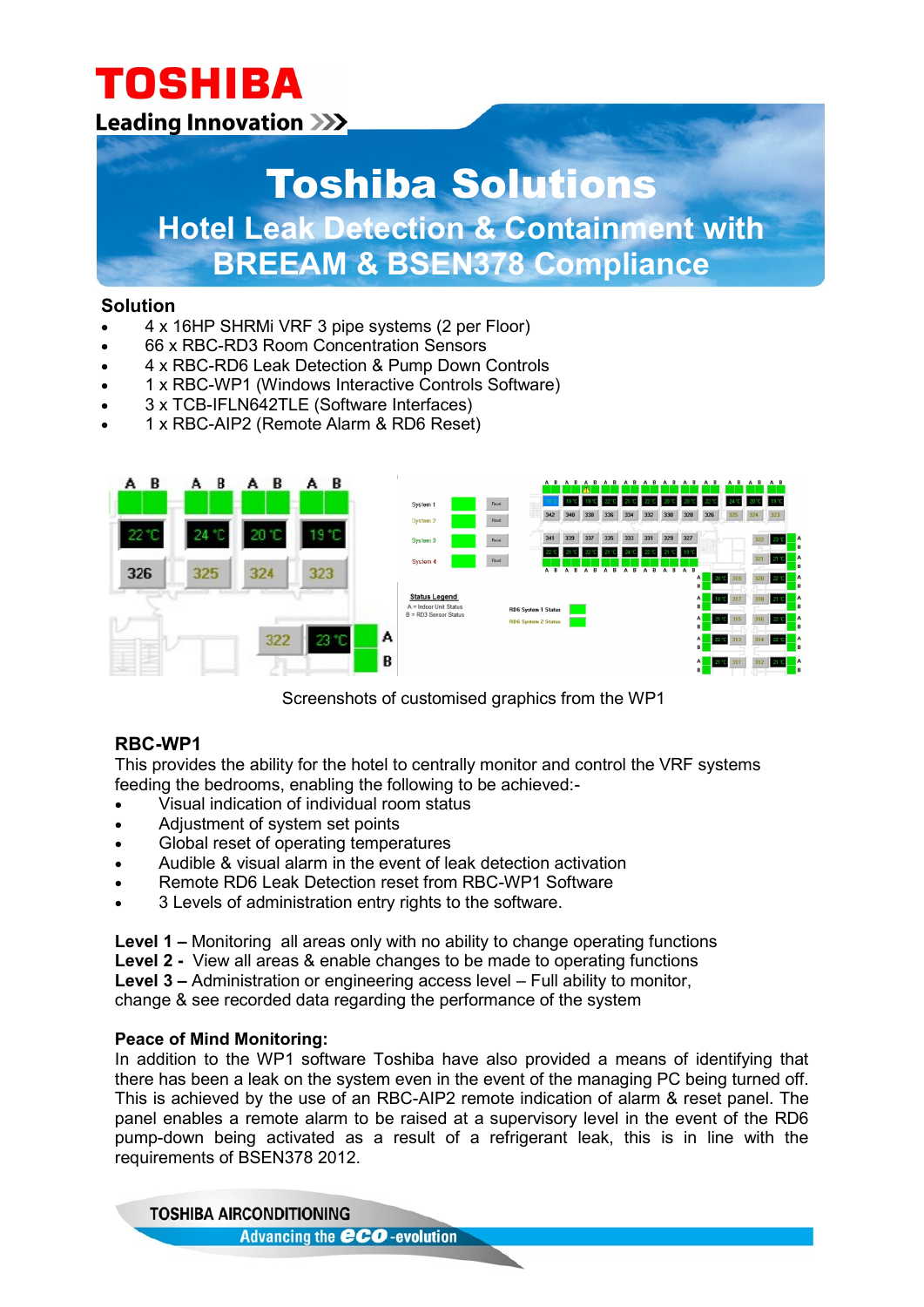### **TOSHIBA Leading Innovation >>>**

### Toshiba Solutions **Hotel Leak Detection & Containment with BREEAM & BSEN378 Compliance**



### **RBC-RD3**

The newly developed recessed room sensor is triggered if the concentration of R410A refrigerant exceeds the practical safety limit of 0.44Kg/m<sup>3</sup> as stated in BSEN378 2012. The sensor raises an audible and visual alarm within the bedroom and also via an L30 fault alarm this can transmit an indication alarm at the Toshiba WP1 software control loaded onto the reception office PC. As a result this provides compliance with the requirements of BSEN378.

**RBC-RD3**

### **RBC-RD7**

In conjunction with the RBC-RD3 room sensor via the RBC-RD7 Toshiba are able to provide a means to isolate an individual bedroom or occupied space without the need to fully shut down the air conditioning system therefore enabling the remaining indoor units on the system to be operational maintaining comfort levels within the building.



**RBC-RD7**



**RBC-RD6**

### **How it all Works**

By utilising the above controls solution we are able to provide the client with a fully integrated controls system for Toshiba VRF air conditioning. As a result this provides a leak detection system that complies with BSEN378 and also helps the maintenance team with the requirements of the F-Gas regulation by giving them the ability to identify any potential system leaks at an early stage. Thereby reducing the amount of R410A leaked into the atmosphere and helping to make sure the system runs at its peak energy efficient performance level.

Furthermore, the advanced technology employed within this system ensures that any false alarms do not interfere with the operation of the system, making this a failsafe way to not only ensure safety but to ensure comfort within a building.

**TOSHIBA AIRCONDITIONING Advancing the CCO-evolution** 

### **RBC-RD6**

The RBC-RD6 enables either a major or gradual refrigerant leak to be identified and the activation of a system pump-down to be triggered.

The solution includes all isolation valves and central control panel. The combination of the RD6 & RD3 solution enables us to achieve the standard design requirements for the client to provide compliance with BSEN378 & BREEAM